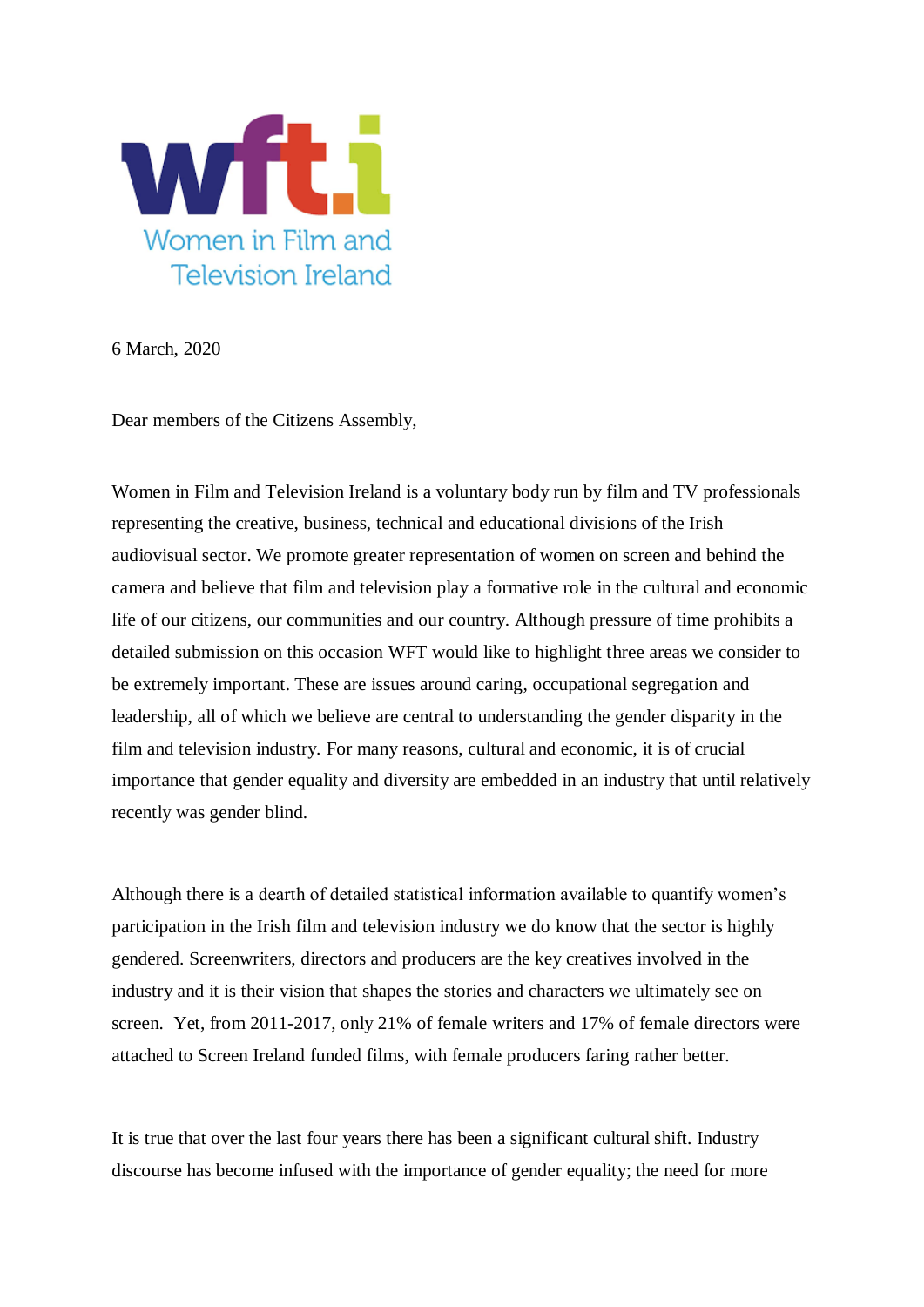women behind the camera in key creative roles, the need for more women's stories and perspectives on-screen. Public funders have issued quite forthright statements about the importance of achieving gender equality and gender policies have been formulated and implemented by, for instance Screen Ireland and the Broadcasting Authority of Ireland and there are early indications that more women are coming forward and being awarded funding. Yet there is a lot more to be done; change is slow and it is far from clear if enough has been achieved to ensure that even the green shoots of change that are starting to surface are sustainable (Liddy 2020).

Wherever you look, women are still underrepresented in the film industry. They are less likely to be funded and when they are, the proportion of finances allocated to their projects is less than their male colleagues. Women are largely absent behind the camera in a range of technical areas. Researchers paint a picture of continuing exclusion; small incremental achievements and seeming inevitable reversals; a lack of transparency and opaque decision making; a resistance to power sharing within the industry. In western industries globally progress is literally creeping along; two steps forward and one step back.

In 2018 the Irish Government made a long-term commitment to film culture by directing funding of  $\epsilon$ 200 million to SI from 2018 to 2027. Screen Ireland acknowledges that the film and screen industry "is poised to continue to increase and expand the significant economic and social contribution it makes to Irish society" (Screen Ireland 2019, *Statistics*). Achieving gender equality is vitally important in order to ensure women have an equal presence and a voice in a burgeoning industry.

WFT believes that the issue of care and caring is central to women's equality. The expectation that women will inevitably and automatically undertake the caring roles has implications for our position in society and specifically, in this context, our participation in the film and television industry. Women face a range of gender specific challenges during pregnancy, maternity leave and later in their careers as they struggle to accommodate the care of small children with the 'always on' culture of work in much of the sector (Liddy & O Brien in process). Care must become a shared responsibility between women and men, with quality, accessible and affordable care supported and resourced by the state.